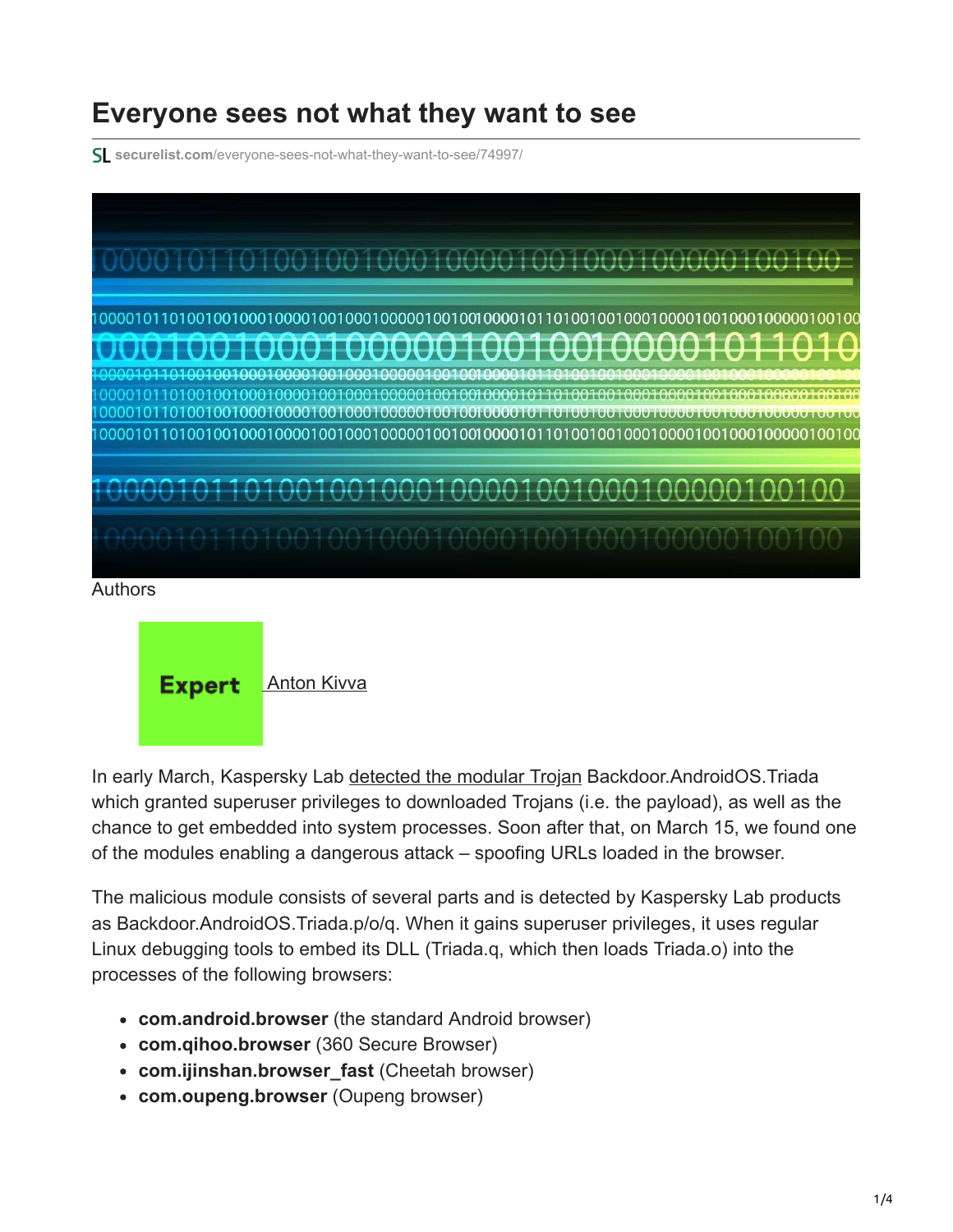The DLL intercepts the URL the user is opening, analyzes it and, if necessary, changes it to another URL. The rules for changing the URL are downloaded from the C&C server while the module is running.

## **Attack sequence**

In an uninfected system, the browser sends a request with a URL address to the web server via the Internet, and receives a page in response.



After infection by Triada, a DLL intercepting URLs is added to the browser's process. The URL address request finds its way into this DLL, where it is modified and sent to another web server.



As a result, the browser receives data that's different from that requested, meaning the user ends up viewing a different page.

Now, this sequence of actions is being used by malware creators to change the standard search engine selected in the user's browser, and to replace the home page. Essentially, these actions are identical to those carried out by numerous adware programs for Windows. However, there is nothing to stop similar attacks intercepting any URL, including banking URLs, and redirecting users to phishing pages, etc. All it takes is for the cybercriminals to send the appropriate command.

During our observation period, this module attacked 247 users, and there have been no signs of a decrease in the intensity of attacks. The number of module versions is small; it appears the creators of this backdoor have decided to focus their efforts elsewhere, in spite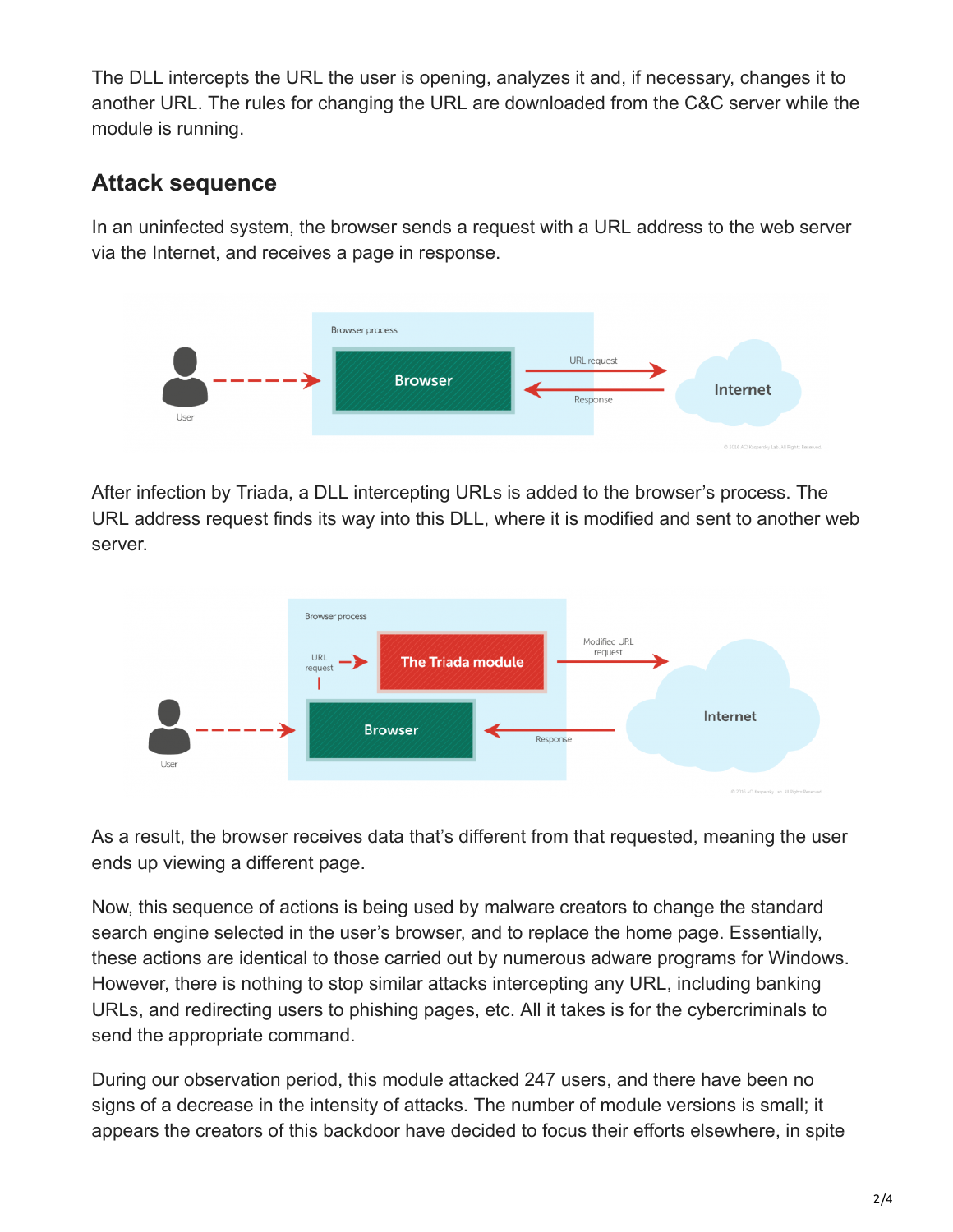of all the 'promise' shown by this technology.

The geography distribution is very similar to that of [root-access malware](https://securelist.com/blog/mobile/71981/taking-root/), as this module can only function together with Triada, and is downloaded by Triada.



*Number of users attacked by Backdoor.AndroidOS.Triada.p in different countries*

In conclusion, we would like to note that cybercriminals specializing in Android are pretty lazy – it's easier for them to steal money directly, for instance, with the help of Trojans that send text messages to premium-rate numbers, or spoof banking app windows. However, we have recently observed that some cybercriminals have begun to actively study the structure of the operating system, expand their repertoire of technical skills, and launch sophisticated attacks like the one we examined above.

- [Google Android](https://securelist.com/tag/google-android/)
- [Mobile browser](https://securelist.com/tag/mobile-browser/)
- [Rooting Trojan](https://securelist.com/tag/rooting-trojan/)
- [spoofing](https://securelist.com/tag/spoofing/)
- [Trojan](https://securelist.com/tag/trojan/)

Authors